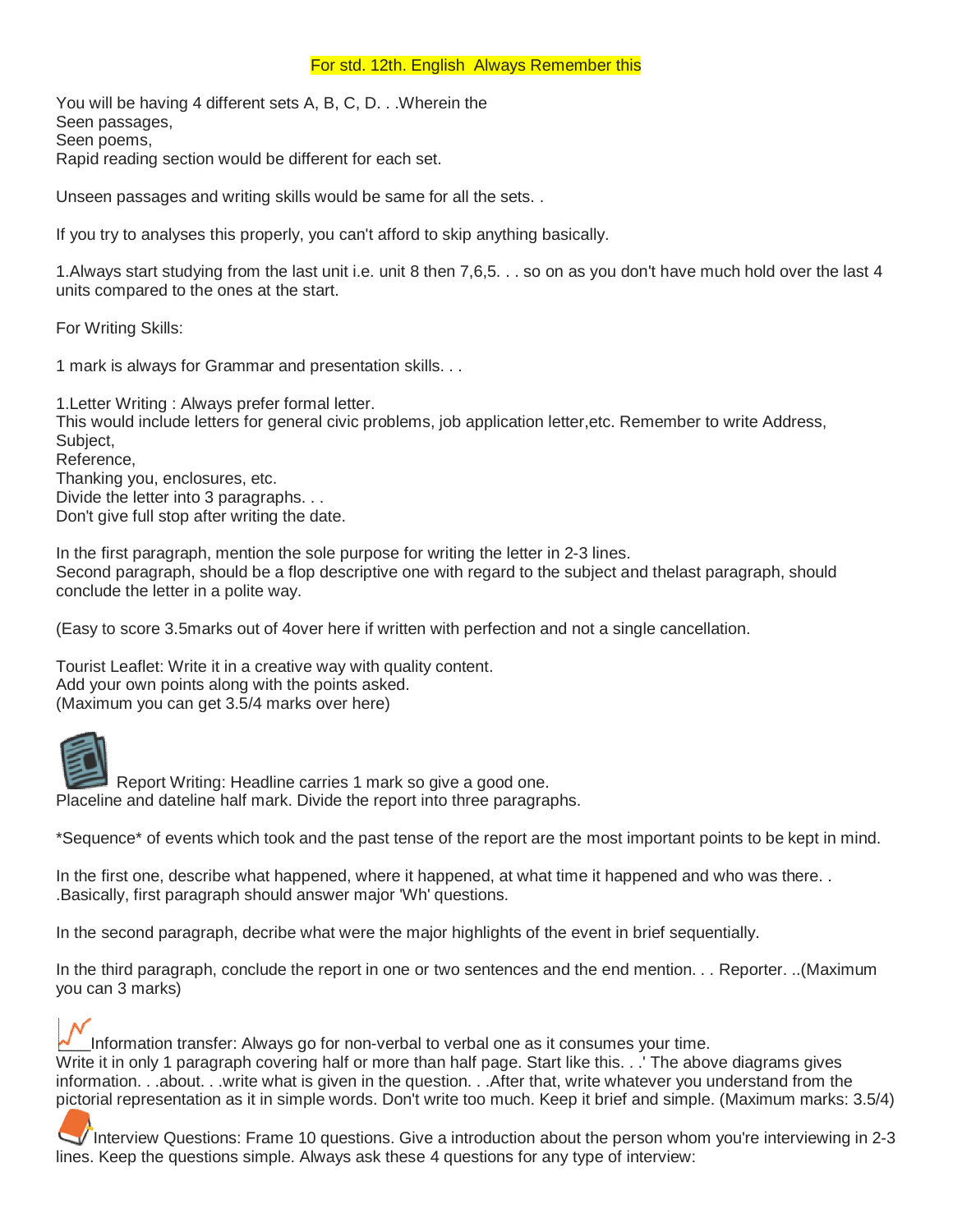What were the challenges faced by you during your less adventurous days?

Who motivated you or influenced when times were thick and thin?

What was the turning point of your life?

What advice/ message would you like to give to the young generation who aspires to become like you? (Ask this question always at the end)

(Maximum marks: 4/4)

View/ Counterview: Don't attempt this as it is not a scoring topic. You can't manipulate the points given and you have to be precise enough while conveying your view/ counterview.

Speech Writing: Very similar to expand the idea. Always start with the salutation. . .' Respected teacher and my dear friends' and then divide the speech into minimum 5 paragraph. Enrich it with lot of quotes, examples, case studies,etc. Quality content is expected. Not easy to score unless you write in a creative way.(Maximum marks: 2.5/3)

Note: As soon as you get the question paper, glance through the writing skills, make a proper choice and collect thoughts on that as you write the paper.

Don't waste more time solving comprehension, for 2 marks questions: 4 sentences are expected. If you write 1 it 2 quotes, even 2- 3 sentences would be enough.( You can easily score 2/2)

Be spacious while writing the paper. Highlight important points and quotes or anything new which you have written with a pencil.

Mark my words, it does matter!

Don't use short forms, numbers anywhere while writing the answer unless it's mentioned in the extract. Your marks are being cut using that.

**Don't skip anything.** 

**Don't try to learn new things at the last moment.** 

Follow whatever you believe with conviction.

Last but not the least: Keep your best foot forward and let go of everything and remember this. .

. ' Whatever is Difficult can be made Simple, Whatever is Simple can be made Easy, And whatever is Easy can be done Superbly. . .' "EFFORTS MAY FAIL BUT YOU SHOULD NOT FAIL TO MAKE EFFORTS!" ~ Nido Qubein.

ALL THE BEST!!! DO WELL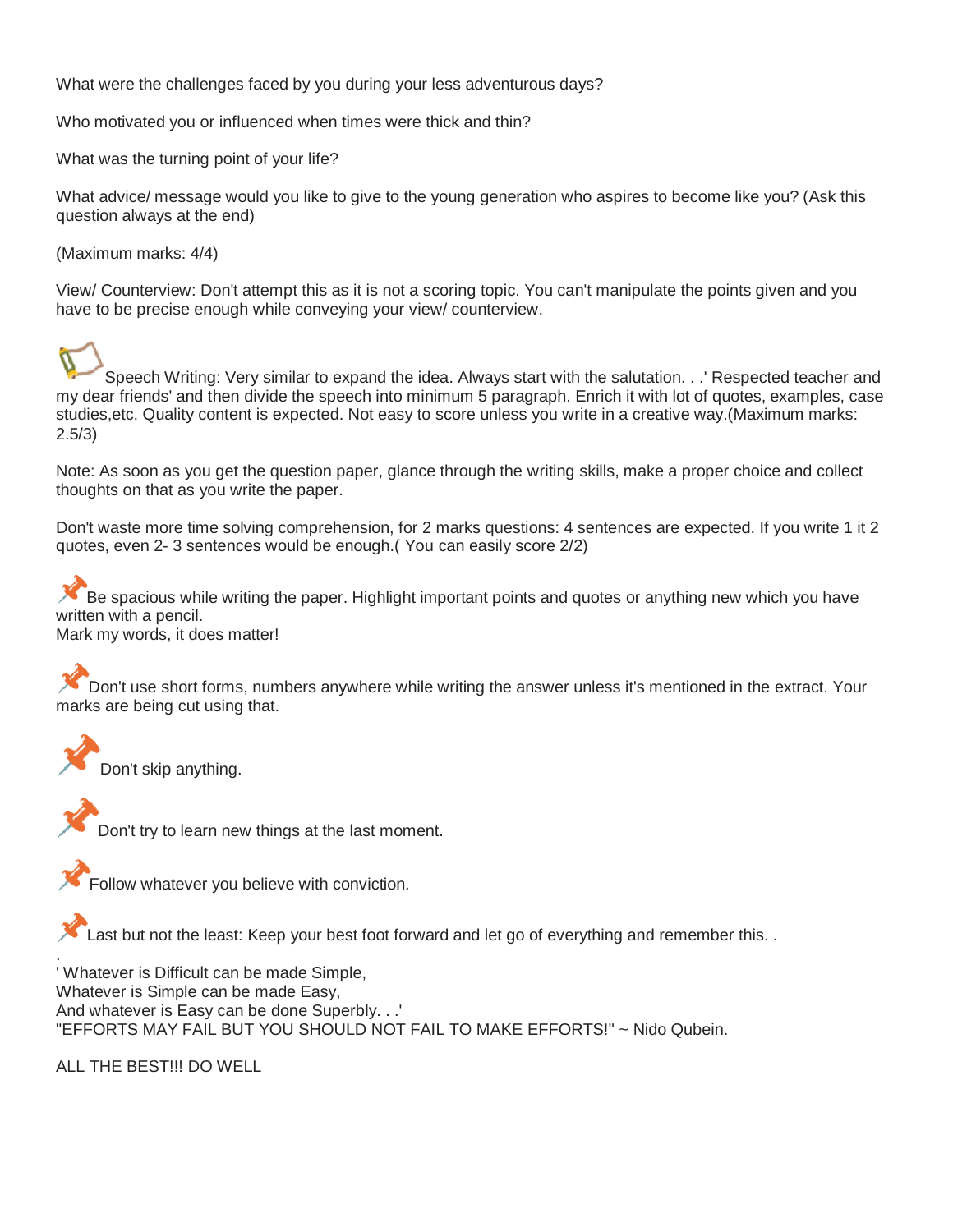# **Writing Skill - Key Notes** XII - English

**By- Saindane Sin...** 

#### **Hello Friends**,

 Writing skill will be asked for **35 marks** in the board exam and its topics are following:-

| Topics: -                         | Q. Nos. | <b>Marks</b> |
|-----------------------------------|---------|--------------|
| 1) Note Making                    | (Q.2b)  | 4 marks      |
| 2) Summary Writing                | (Q.3b)  | 4 marks      |
| 3) Composition                    | (Q.5a)  | 4 marks      |
| 4) Dialogue Writing               | (Q.5b)  | 4 marks      |
| 5) Application Letter             | (Q.6a)  | 4 marks      |
| 6) Leaflets/ Appeal Writing       | (Q.6b)  | 4 marks      |
| Report Writing/News Writing<br>7) | (Q.6b)  | OR.          |
| <b>Information Transfer</b><br>8) | (Q.6c)  | 4 marks      |
| 9) View Counter-view              | (Q.6c)  | OR.          |
| 10) Framing Wh-questions          | (Q.7a)  | 4 marks      |
| 11) Speech Writing                | (Q.7b)  | 4 marks      |
|                                   |         | $= 35$ marks |
|                                   |         |              |



**Reference** : - Your advertisement in the daily ………. dated……. **Subject** :- Application for the post of a ………………

#### **Respected Sir,**

With reference to the above mentioned subject, I wish to apply for the post of a …………. in your …………….

I am a graduate from the university of …………. I have passed ……….in the year ……. I have also passed …… in the year…… I have completed MSCIT computer course. My typing speed is ………. W.P.M. I have …….. years experience as a ……… in ……… . I can speak in English, Marathi and Hindi language.

I hope that you will consider my application sympathetically and give me an opportunity to serve in your …………..

|  | Thanking you,                                                                                                          | Yours faithfully, |              |  |
|--|------------------------------------------------------------------------------------------------------------------------|-------------------|--------------|--|
|  | <b>Enclosures:-</b> 1. Xerox copy of  certificate.<br>2. Xerox copy of  certificate.<br>3. Xerox copy of  certificate. |                   | Saindane Sir |  |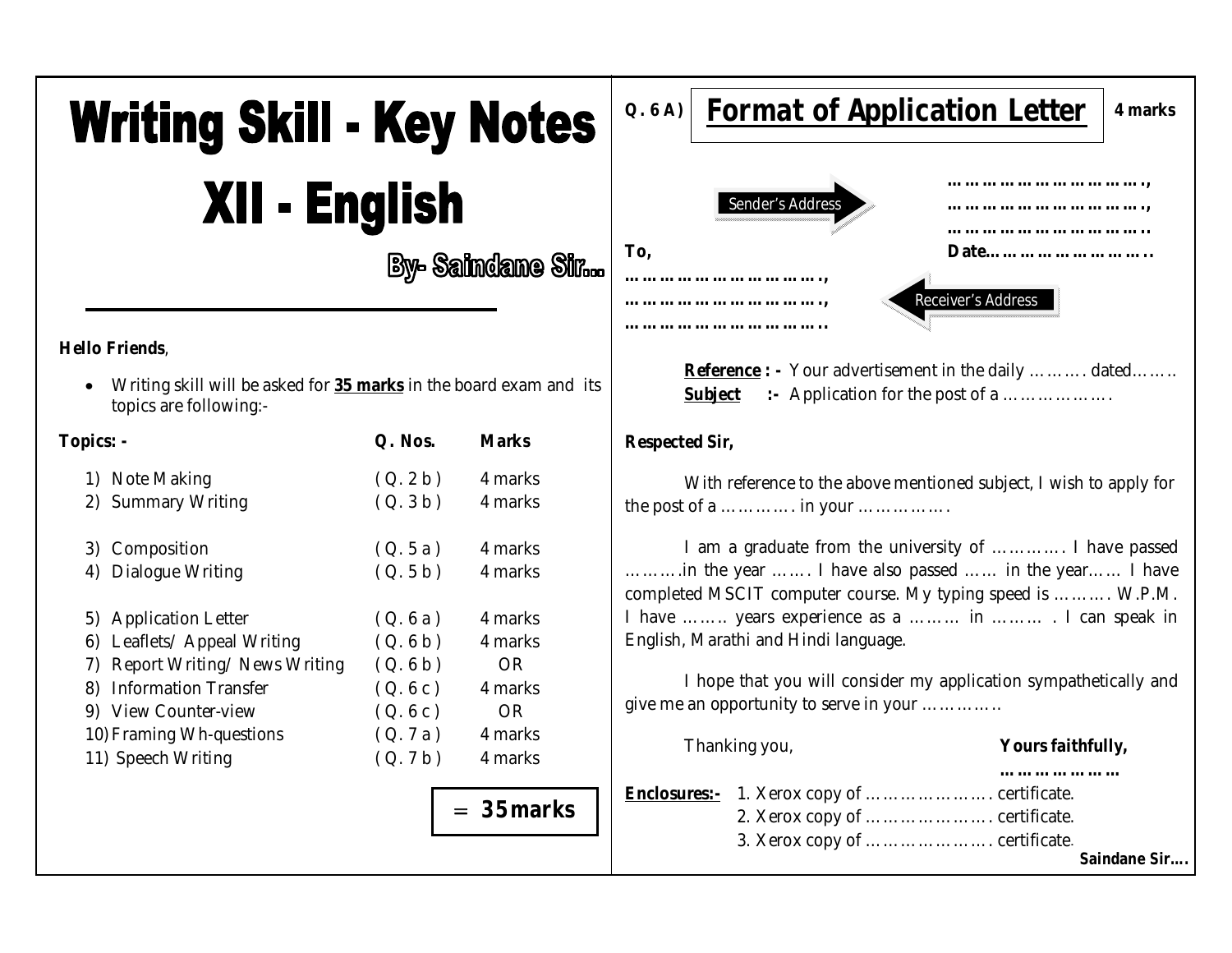टिप:- मित्रहो, परीक्षेत आलेल्या कोणत्याही Post साठी हा format पाठांतर करा. व योग्य तो बदल करून लिहा. त्यासाठी खालील उदाहरण नमुना म्हणून पाहू....

Q. 6 (A) Read the following advertisement and prepares a letter of application in response to it by using the information given in the advertisement that follows:-

#### **SITUATION VACANT**

Sales Executive

MBA, MSCIT, Experience preferred

| Apply to       | : Manager, Asian Paint Company, Ambad, Nashik |
|----------------|-----------------------------------------------|
| Name           | : Miss Shraddha Dhatrak                       |
| <b>Address</b> | : Chinchban Society, Dahanun Road, Thane      |
| Age            | $: 26$ years                                  |
| Education      | : MBA passed, MSCIT                           |
| Experience     | : 3 years as a Marketing Officer              |
| Interests      | : Gardening, Net Surfing                      |



Q. 6 B) Answer:-

Miss. Shraddha Dhatrak. Chinchban Society, Dahanu Road, Thane. 18<sup>th</sup> January 2017.

To,

The Manager,

Asian Paint Company,

Ambad, Nashik.

Reference : - Your advertisement in the daily Lokmat news paper dated 12<sup>th</sup> January 2017.

Subject :- Application for the post of a Sales Executive.

Respected Sir,

With reference to the above mentioned subject, I wish to apply for the post of a Sales Executive in your company.

I am a graduate from the University of Pune. I have passed BBA in the year 2013. I have also passed in the year MBA. I have completed MSCIT computer course. I have 3 years experience as a Marketing Officer in 2014. I can speak in English, Marathi and Hindi language.

I hope that you will consider my application sympathetically and give me an opportunity to serve in your company.

Thanking you,

Yours faithfully,

#### 

### Enclosures:-

- 1. Xerox copy of MBA Certificate.
- 2. Xerox copy of Caste certificate.
- 3. Xerox copy of experience certificate.

Saindane Sir....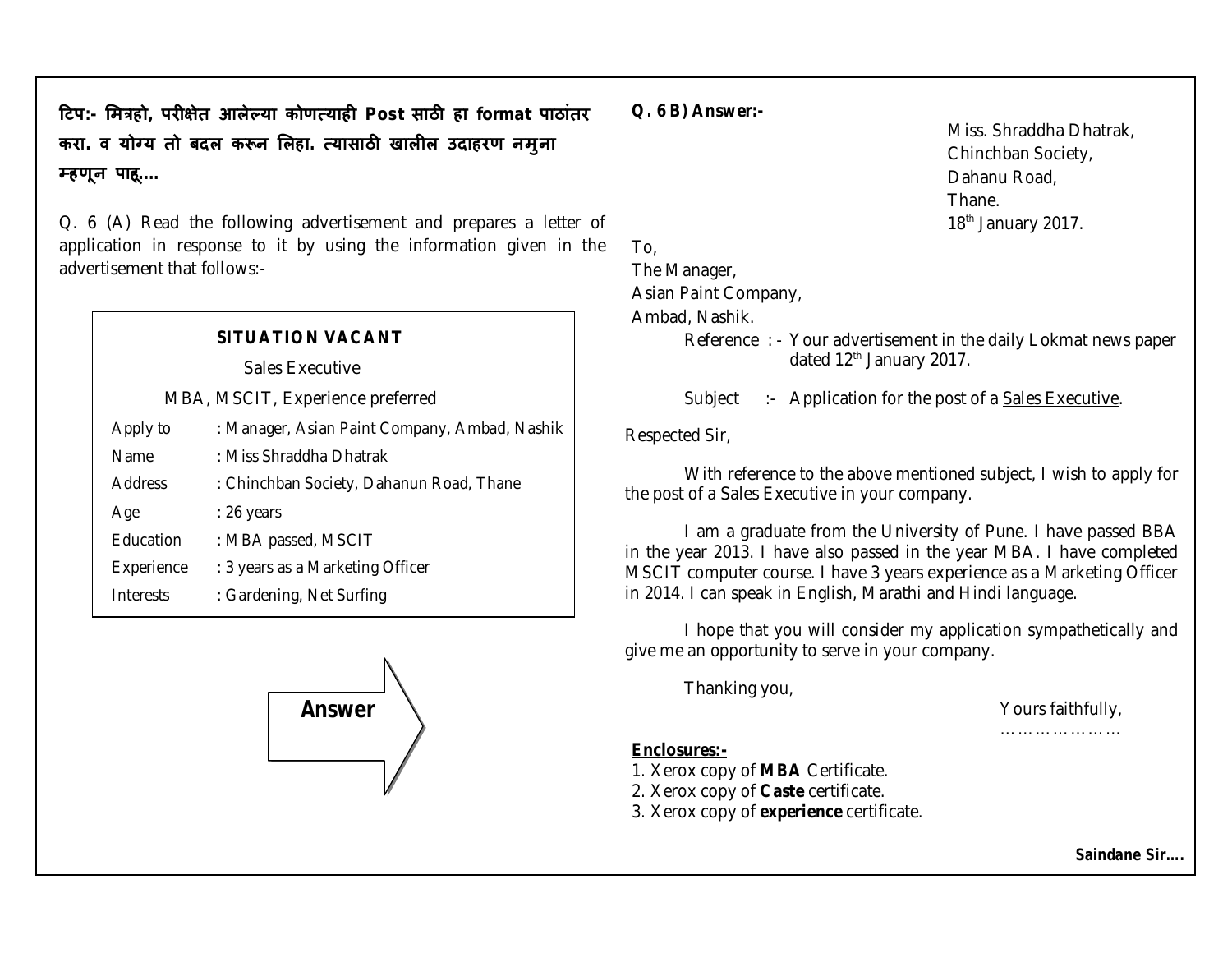## Q. 6 B) **1 Fourist Leaflet**  $\left| \begin{array}{c} 4 \text{ marks} \\ 4 \text{ marks} \end{array} \right|$

**महत्त्वाचे:-** 'मित्रहो या प्रश्नात Leaflet तयार करा असे सांगितले असते. एकूण तीन Leaflet पैकी कोणत्याही एका Leaflet वर प्रश्न विचारला जातो. त्यासाठी तुम्ही तीन पैकी दोन Leaflet करणे अनिवार्य आहे.

## **परȣ¢ेत खालȣल Ĥकारचे Leaflets Ĥæन ͪवचारले जातात.**

- 1) Hill Station
- 2) Historical Place
- 3) Any Tourist centre
- 4) Leaflet about your village/town/spot near your village

Q.6 b) Write a short tourist leaflet on any one of the **Hill Station** you like making use of the following points:-

- 1. How to go there?
- 2. Where to stay/accommodation
- 3. What to see?
- 4. Anything special about the place?

Ans $\therefore$ 

## **'WELCOME TO MAHABALESHWAR'**

**Mahabaleshwar, the paradise of on the earth, is situated in Sahyadri ranges in Satara District.**

## **1. How to go there?**

We can go there by bus from super express. The nearest airport is Pune. There are buses from Satara, Nashik, Sangali, Kolhapur etc. It takes 3 hours to reach Mahabaleshwar from Pune and 7 hours by bus from Mumbai.

## **2. Where to stay?**

There are all types of hotels veg., non-veg., garden hotels and motels. Famous hotels like Anarkali, Hotel Straberry, Hotel Aaram, Bharat, Dreamland etc. are the attractions of it.

## **3. What to see?**

There are so many points to enjoy in Mahabaleshwar like Arther Point, Bombay Point, Wilson Point, Hunter Point, Elephant Head Point, Echo Point and Lod Wick Point. There are also famous waterfalls like Ling Mala and Dhobi Waterfall.

There is famous fort Pratapgad, just 20 km. away from Mahabaleshwar and the tomb of Afzalkhan at the foot of Pratapgad.

## **4. Anything special about this place-**

Honey, special chana, decorative articles, sticks, strawberry, jams, syrups, etc. are the shopping attractions of this place.

## **"Come to Mahabaleshwar and Enjoy your Holidays"**

Q.6 b) Prepare a short tourist leaflet for a place of **historical importance in Maharashtra**. Indicate the following in the leaflet:-

1. How to go there?

- 2. Where to stay/accommodation
- 3. What to see?
- 4. Anything special feature of the place?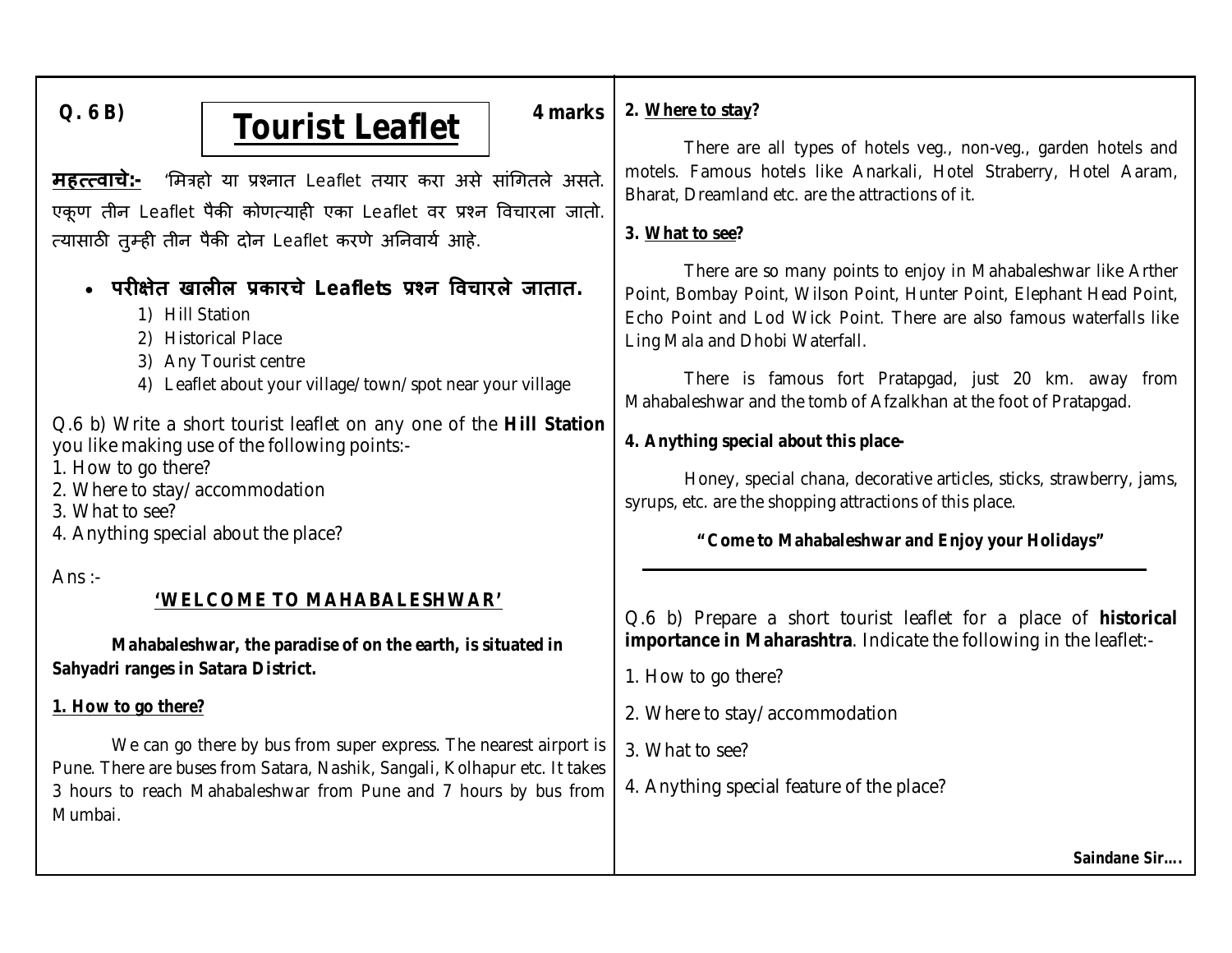| Answer:-                                                                                                                                                                                            | Q.6 b) Prepare a short tourist leaflet for a place of religious<br>importance in Maharashtra. Indicate the following in the leaflet:-                                                                          |  |  |
|-----------------------------------------------------------------------------------------------------------------------------------------------------------------------------------------------------|----------------------------------------------------------------------------------------------------------------------------------------------------------------------------------------------------------------|--|--|
| <b>SHIVGAD: FORT OF THE COAST OF MAHARASHTRA</b>                                                                                                                                                    | 1. How to go there?<br>2. Where to stay/accommodation                                                                                                                                                          |  |  |
| 1) How to go there:                                                                                                                                                                                 | 3. What to see?                                                                                                                                                                                                |  |  |
| Regular MSRTC buses run between Shivgad and Mumbai.<br>The journey from Mumbai to Shivgad takes 5 hours (210). Private<br>buses and taxis, too, ply regularly.                                      | 4. Anything special feature of the place?<br>Answer:-<br><b>SHIRD: SAMADHI MANDIR OF SHRI SAI BABA</b>                                                                                                         |  |  |
| 2) Where to stay:                                                                                                                                                                                   | 1) How to go there:                                                                                                                                                                                            |  |  |
| You can stay at one of the MTDC hotels or at any one of the<br>private hotels. Tariffs range from Rs. 400 to Rs. 850 per day for<br>Single Room occupancy (Double Bed with Attached Bath Facility). | a) By road: buses from Munmad station<br>b) Convenient railheads: Manmad 60 km and Nashik 123 km                                                                                                               |  |  |
| 3) What to see:                                                                                                                                                                                     | c) Nearest airport: Aurangabad 144 km                                                                                                                                                                          |  |  |
| Shivgad a fort built by Chhatrapati Shivaji Maharaj; partly in<br>ruins, it's still retains its grandeur. Sound and light show held on<br>Tuesdays and Fridays at 7 p.m.                            | 2) Where to stay:<br>Private hotels and various charitable institutions such as Sai Nath<br>Chhaya, Sevadham, Shanti Niwas, etc.                                                                               |  |  |
| i) Sinhagad: Ruins of Sinhagad, a minor fort                                                                                                                                                        | 3) Time of the year to visit: Throughout the year                                                                                                                                                              |  |  |
| ii) Kali temple: An ancient temple which dates back to<br>antiquity                                                                                                                                 | 4) What to see:                                                                                                                                                                                                |  |  |
| iii) Beaches: Shivgad is full of clean, delightful stretches of<br>beaches with facilities for boating and swimming                                                                                 | Sai Baba's marvelous statue made of Italian marble, which shows<br>him seated on golden throne, made by the late Shri Balaji Vasant;<br>showcase with used by Baba; Dwarkamai, on the right of the entrance to |  |  |
| 4) Special features of the town:                                                                                                                                                                    |                                                                                                                                                                                                                |  |  |
| Ganesh Chaturthi celebrated on a grand scale. Winter, the<br>best season for tourists. Fish and rice preparations are a local<br>specialty.                                                         | the Mandir; Gurusthan, Lendi Baug; Khandoba Mandir.                                                                                                                                                            |  |  |
|                                                                                                                                                                                                     | Saindane Sir                                                                                                                                                                                                   |  |  |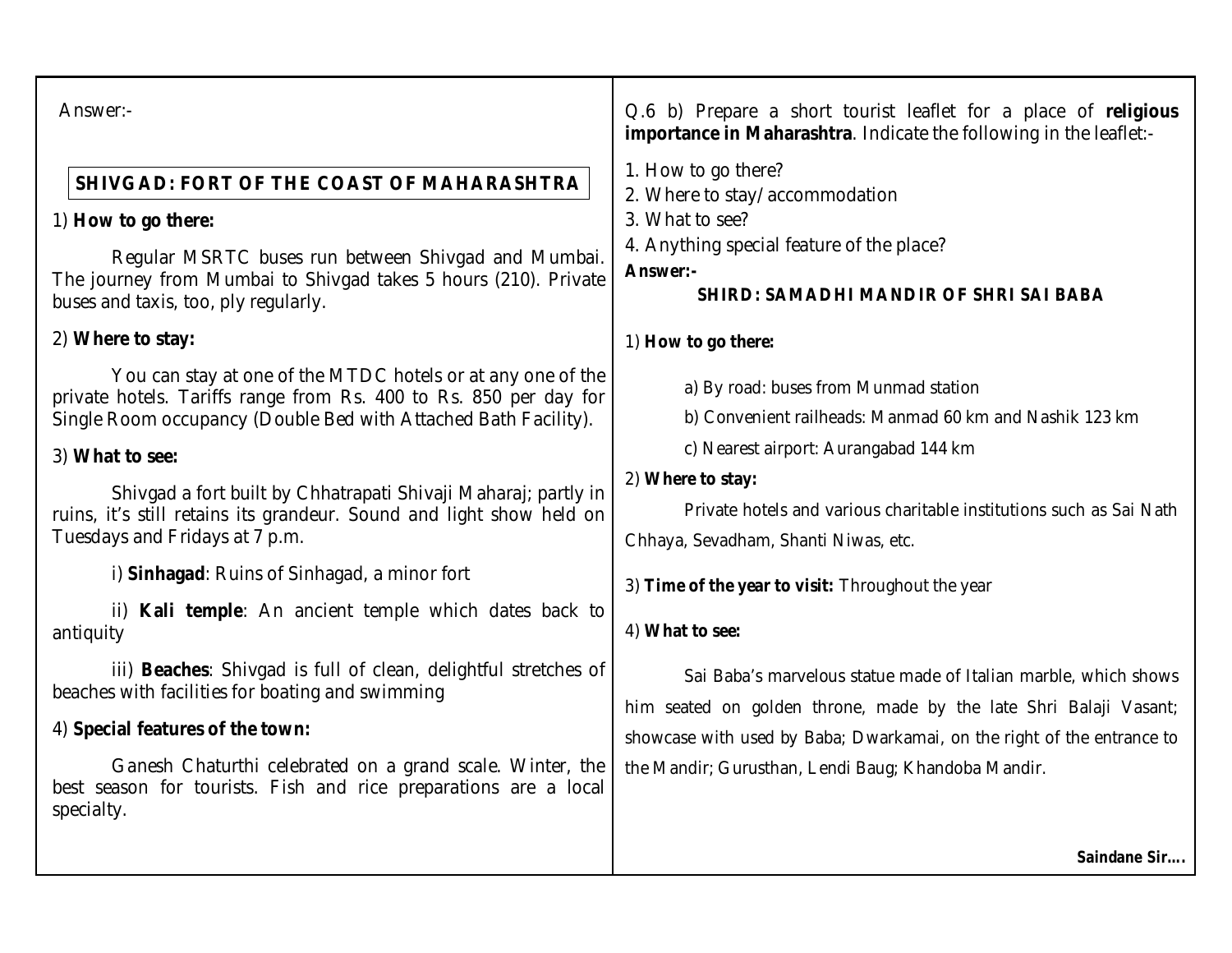#### **Q.7 A) Framing Interview Questions**

**ͧमğहो, हा Ĥæन एकू ण ४ गुणांसाठȤ ͪवचारला जातो. या Ĥæनात एखादया åयÈतीची Interview Ëया व 8/10 Ĥæन बनवा असे सांͬगतले असते. तर तुàहȣ कोण×याहȣ मुलाखतीसाठȤ खालȣल Ĥæनांचा सराव करा.**

## **\* उ×तराची सुǽवात अशी करावी :-**

Welcome sir, good morning, glad to meet you sir, I would like to ask you some questions.

Q. 1 When did you start………? (Career/education)

- Q. 2 Who encouraged you?
- Q. 3 What is your ambition to become…………… ?
- Q. 4 What is your contribution in this field?
- Q. 5 What are your achievements?
- Q. 6 What problems/difficulties/challenges did you face?
- Q. 7 What are your future plans?
- Q. 8 Who are your role models?
- Q. 9 How do you feel now?
- Q. 10 How would you serve society in future?
- Q. 11 To whom would you dedicate your success?
- Q. 12 How would you inspire the young students?
- Q. 13 What message would you give to………………?

Thank, you Mr.………..for sharing your thoughts, ideas, plans, achievements deserve praise. Thank you for the valuable time you have given. All the best for your future plans Bye.

## **ͧमğहो यासाठȤ आपण Board मÚये आलेãया Ĥæनाचा नमुना पाहू.**

Q. 7 A) Imagine you are going to interview of a '**National Award Winner Teacher'**. Prepare a set of 8-10 questions focusing on his/her teaching career.

#### **Answer:-**

You are most welcome sir and good morning, very glad to meet you. Sir, I would like to ask some questions-

- Q. 1 How do you look at your profession?
- Q. 2 Who was your favorite teacher during your school days? Why?
- Q. 3 What difficulties did you face as a teacher?
- Q. 4 What things motivated you to become a teacher?
- Q. 5 How would you define an "Ideal Teacher'?
- Q. 6 Who are your role models?
- Q. 7 How would you serve society in future by teaching career?
- Q. 8 What role would this award play in your life?
- Q. 9 How do you feel now?
- Q. 10 What is your message to the students as well as teachers? Thank you, sir, for sharing your thoughts and experiences.

All the best for your future plans.

**Ǒटप:- ͧमğहो, या Ĥæनातून फÈत ७ Ĥæन ͧलहावे, उरलेले ३ Ĥæन हे आलेãया ͪवषयाशी Ǔनगडीत असावे.**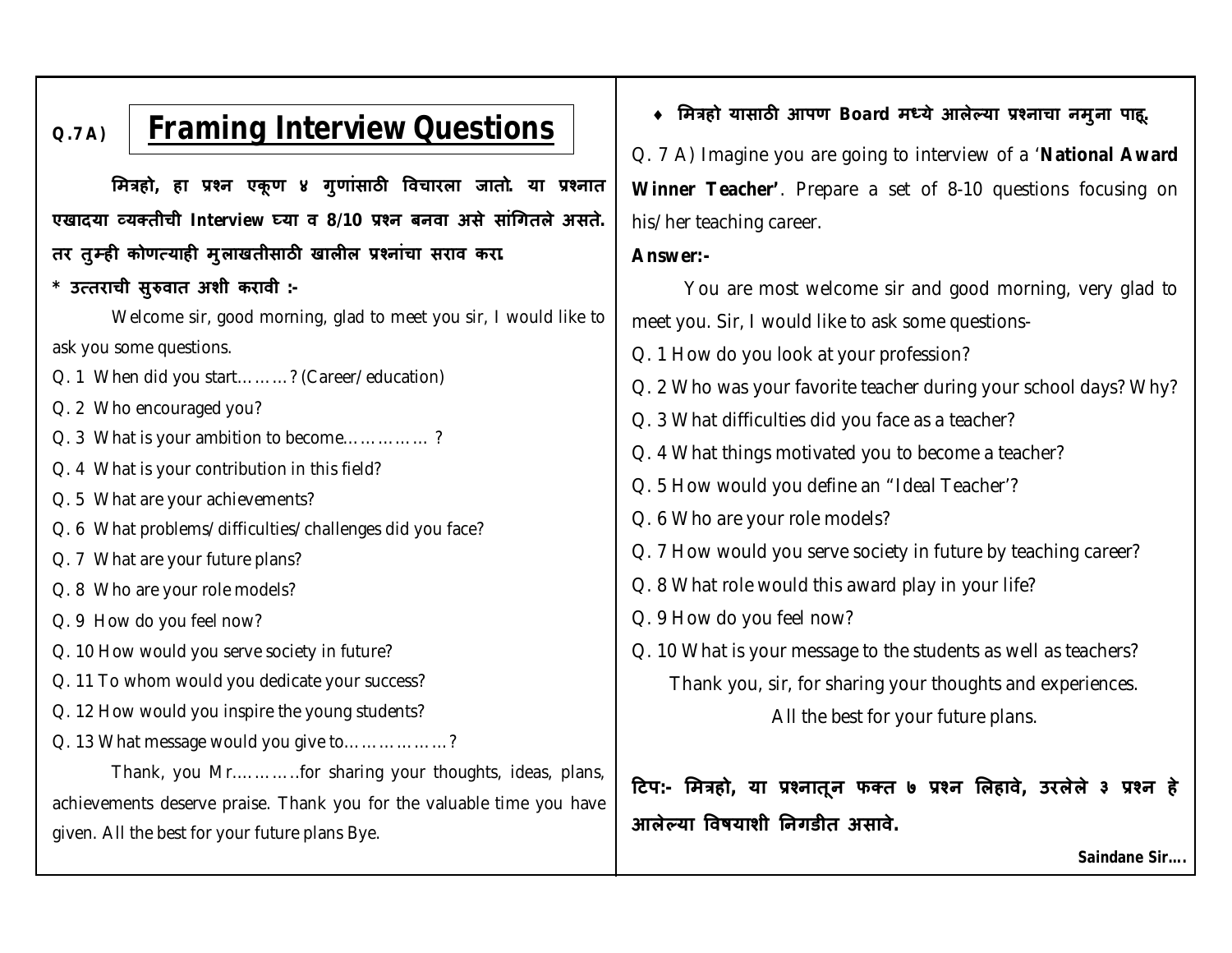## Q. 7 B)  $\qquad \qquad$  **Speech Writing** 3 marks

**ͧमğहो, या Ĥæनाचे उ×तर ͧलहȣताना पǑहला व शेवटचा Paragraph जवळ जवळ सारखा राहȣल परंतु मधला (Middle) Paragraph ͪवषयानुसार ͧलǑहणे आवæयक आहे.**

### **सुǽवात :-**

**Honorable judges, respected teachers and all my dear friends. Today I am ………… going to deliver a speech on ……………… on this precious occasion. Friends, today I stand here to share my thoughts on the ……………..I hope that you will listen me very carefully and understand me.**

**Friends, we know that '……………………………….'……** 

**………………………………………………………………………… ………………………………………………………………………… ………………………………………………………………………… ………………………………………………………………………… ………………………………………………………………………… …………………………………………………………………………**

**Thank you friend, to listen me very carefully and cooperate me. Thank you all.**

**ͧमğहो, खालȣल ͪवषयांवर नेहमी speech ͪवचारलȣ जाते. Save Tree, Tree Conservation, Tree plantation, Blood Donation, Save Earth, Save Environment, Eye Donation etc.**

## **ͧमğहो, Board मÚये आलेãया Ĥæनाचा नमुना àहणून पाहू:-**

Q. 7 B) Write **a short speech** to be delivered in your college on 'Tree Conservation' on the occasion of 'The World Earth Day' with the activities he/she carries out.

#### Answer –

Honorable judges, respected teachers and all my dear friends. Today I am Raj going to deliver a speech on **'Tree Conservation'** on this precious occasion. Friends, today I stand here to share my thoughts about Tree Conservation. I hope that you will hear me very carefully and understand.

Friends, every year we celebrate 'The World Earth Day' on  $22<sup>nd</sup>$  April. We know that Air pollution, water pollution, noise pollution, and increasing heat of the earth have caused danger to the living things. We can't live without trees. We should plant more and more trees and conserve them.

Remember, No trees, no oxygen,

No oxygen, no life.

Friends, remember trees are our lungs. Trees are our life line. So plant trees, grow trees, keep them, conserve them, and protect them.

### SAVE TREE – SAVE LIFE

Thank you friends to hear me very carefully and understand. Thank you all. Good Bye!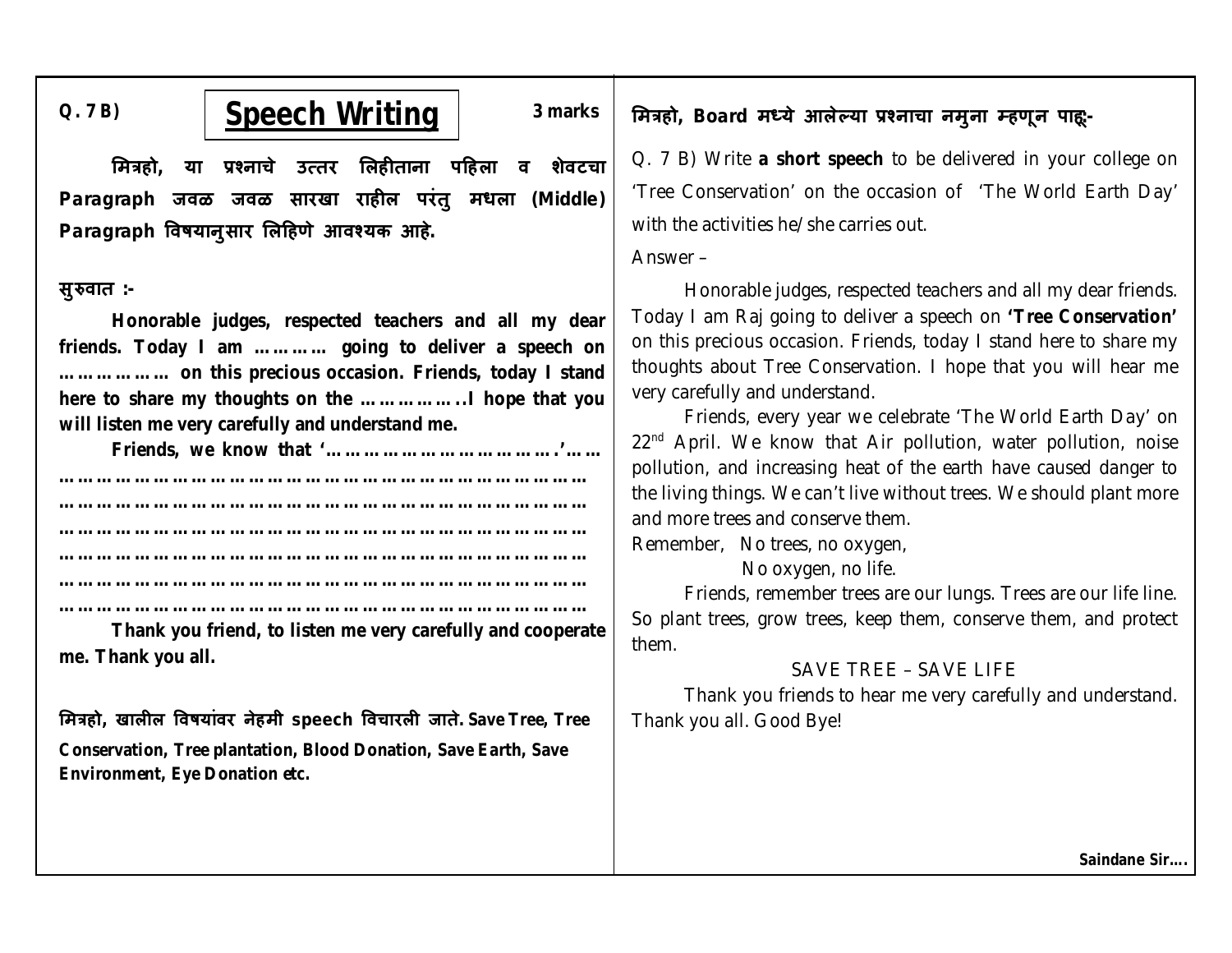

## **Note - Making**

4 marks

- Steps for effective Note-making:-
- 1) Read the passage once or twice
- 2) Underline the main points and sub-points
- 3) To fix the TITLE from the paragraph
- 4) Do not write whole sentence look for key words and phrases
- 5) Write all the sub-points and examples



• अति महत्त्वाची टिप:- मित्रहो, मार्च २०१४ पासून परीक्षेमध्ये Notemaking साठी Completion Exercise देण्यात येत आहेत. म्हणजे ५०% उत्तर दिलेले असेल ५०% तुम्हाला Paragraph चा अभ्यास करून सोडवायचे आहे.

### त्यासाठी खालील Board परीक्षेत आलेला प्रश्न पाहू.

Q. 2 b) Read the following extract and completes the tree-diagram given below: - $(4)$ 

Plants provide man with his basic requirements for survival. Plants have been used by man since antiquity as a source of food, clothing and shelter. Plants grown by man in large numbers are called crops. Crops can be divided into two major groups, Food crops and cash crops. Food crops are plants like cereals, pulses, fruits and vegetables. These provide nourishment to the body and help it grow and repair itself. They also provide the energy to carry out metabolic and muscular activities. Cash crops are those which can be cultivated for commercial use.

Cash crops even form the basis for trade among nations. Cash crops include spices, fibrous plants, edible oils, beverages, medicinal plants, fodder plants and timber.

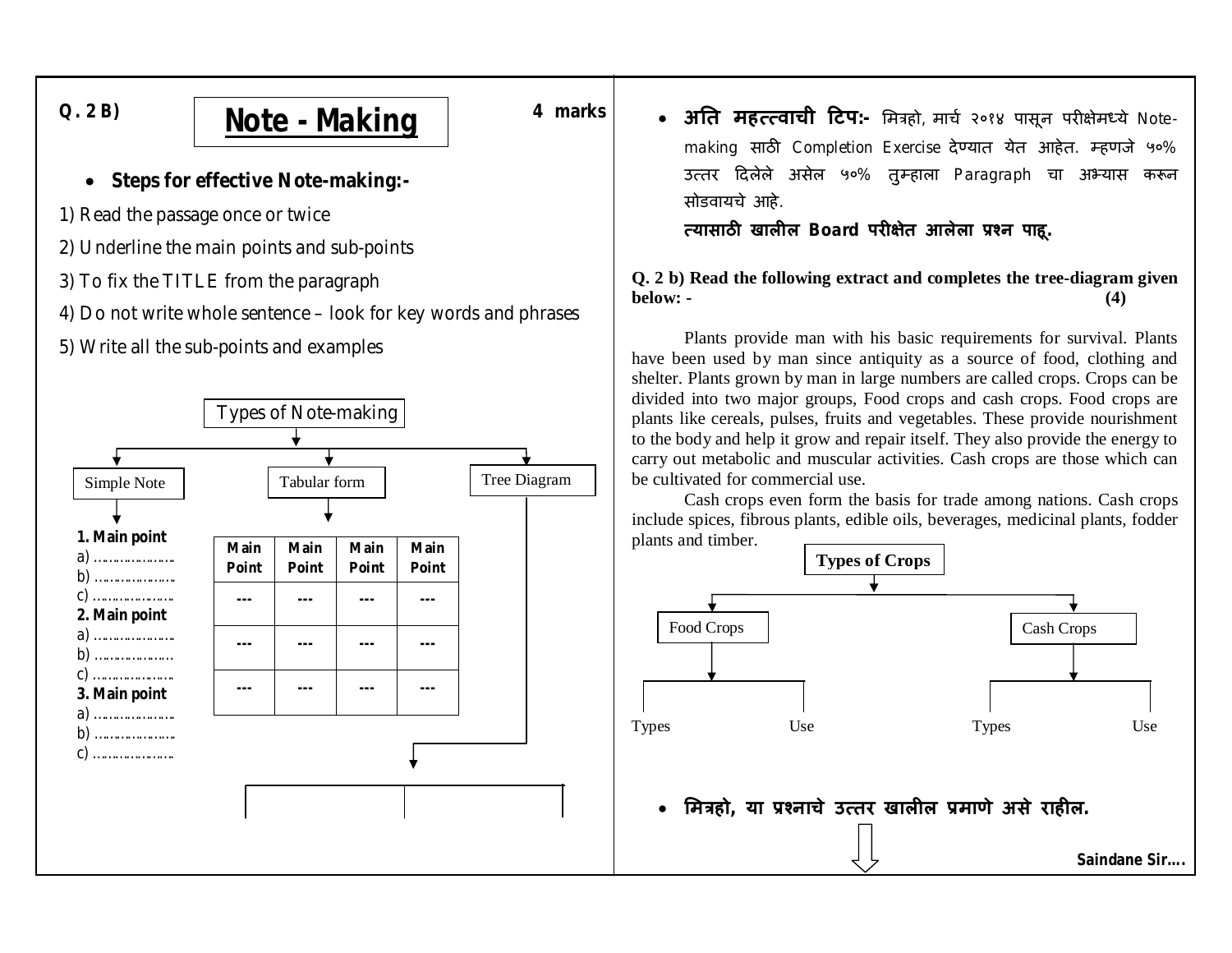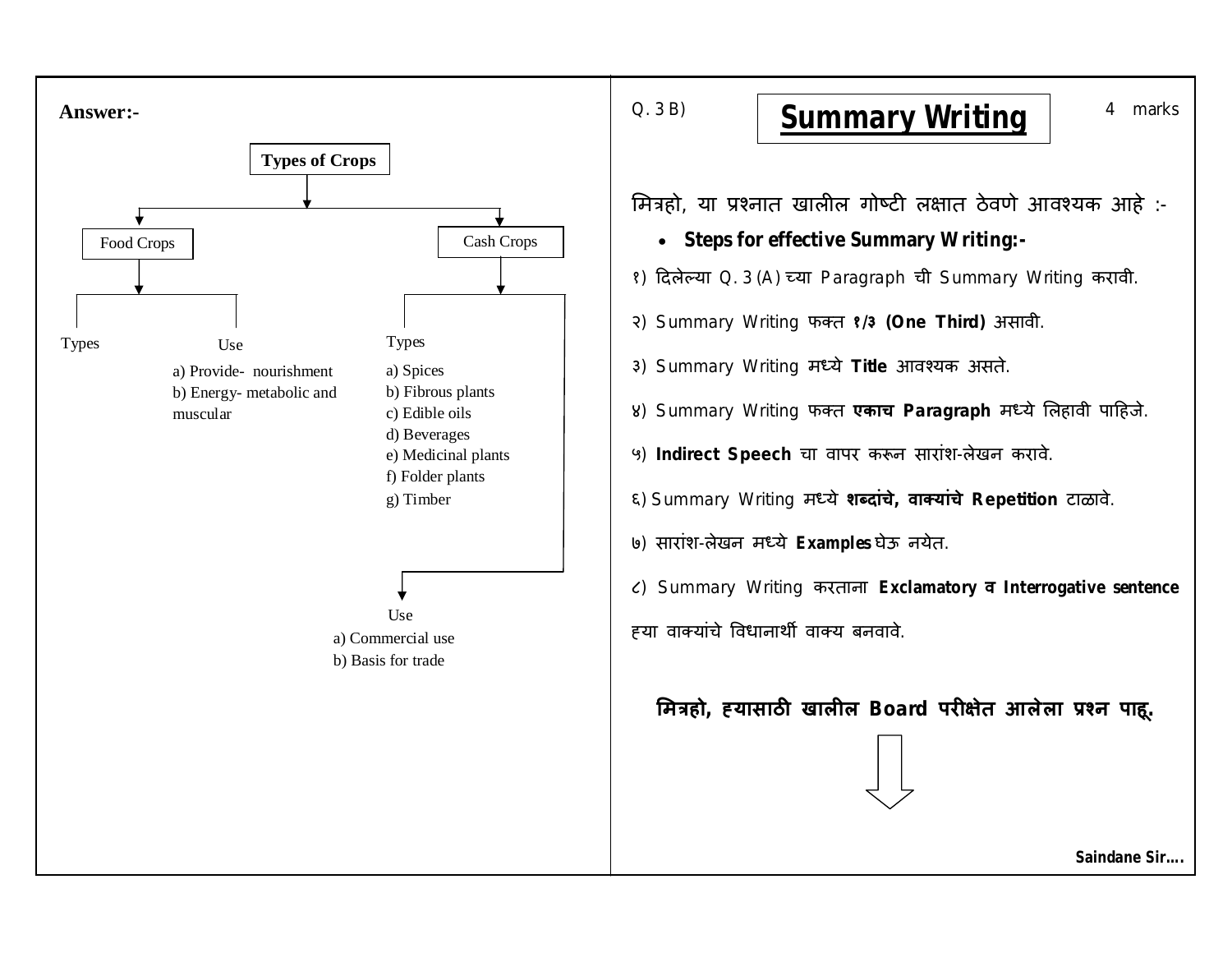## **Q. 3 B) Write a brief summary of the above (Q. 3 (A)) extract and suggest a suitable title: - 4 marks**

Most of the water in the soil is rain water and theoretically it should be as pure as distilled water. Fortunately, however, this is usually not the case, for plants need not only water to live, but also minerals – vital salts which are liberated during the decomposition of rock and soil. This decomposition is a continuous process and proceeds fastest at high temperature. When there is plenty of rain, most of the salts produced by decomposition are washed away into streams and rivers, and a proper mineral balance is maintained.

The salt concentration in the ocean is also high and very few land plants grow in sea water. Most plants which grow on beaches, such as the coconut palm, actually live on fresh water, paradoxical though this may seem. The seashore may be their habitat because the ocean currents will distribute their seeds, the coconuts, but they can no more live on salt water than any other plant. In fact, their roots do not reach sea water, but only go down to the fresh water which, being lighter than the salt, floats on top of it. Thus, when it rains on the sandy tropical beaches, the rain water raises the water table in the sand, forcing the salt water downward and outward.

## **या Ĥæनाचे उ×तर पुढȣल Ĥमाणे :-**

**Q. 3 B) Summary Writing:-**

## **THE GROWTH OF PLANTS**

**Plants need water as well minerals for growth. Decomposition of rock and soil is a continuous process which produces salts – minerals. During rain salt produced by this process is washed away into streams and rivers, which maintains mineral balance. As salt concentration in the ocean is high, very few land plants grow in sea water. Most plants like coconuts growing on beaches live on fresh water. Their roots do not reach sea water but only go down to the fresh water which is lighter than salt and so floats on top of it.**

**Total word: - 56** words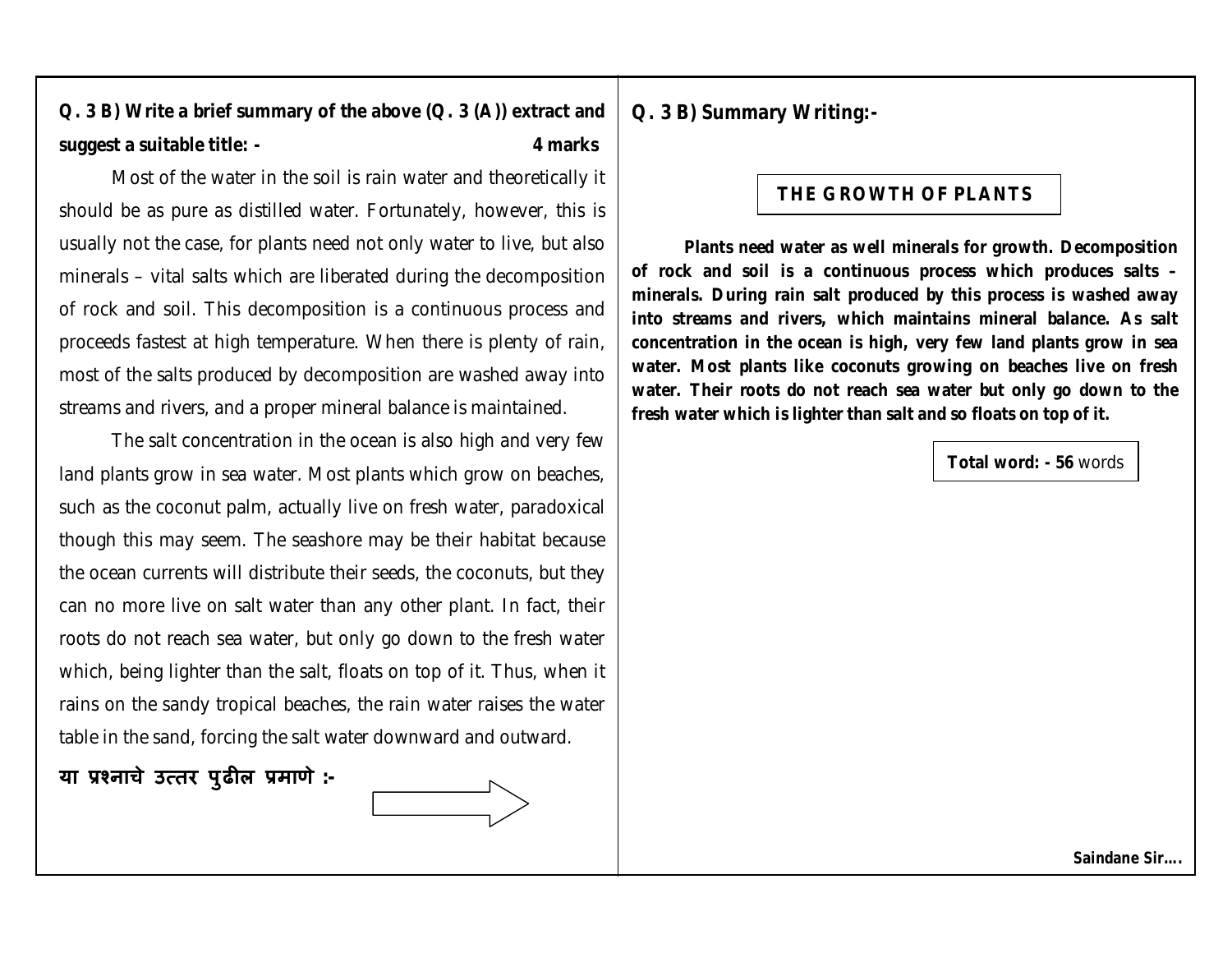

ͧमğहो, वरȣल Ĥæनांमधून फÈत **Composition** व **Dialogue Writing** सोडवावे. कारण हे दोन्ही प्रश्न गुण मिळविण्यास सोपे आहेत.

## *Composition मÚये दोन Ĥकारचे Ĥæन ͪवचारलȣ जातात.*

Q. Rewrite the extract from the point of view of………………

Q. Read the following extract of the story and narrate it to your friend.

## **Q. 5 A) Composition सोडͪवÖयासाठȤ खालȣल Table ल¢ात ठेवा:-**

| Person (व्यक्ती) |              |             | distinctly its owe feeling. With a sort of reverence the daisy looked up to |                                                                                                                                                        |
|------------------|--------------|-------------|-----------------------------------------------------------------------------|--------------------------------------------------------------------------------------------------------------------------------------------------------|
| I st Person      | II nd Person |             |                                                                             | the bird that could fly and sing, but it did not feel envious, "I can see and<br>hear," it thought; "the sun shines upon me, and the forest kisses me. |
|                  | He           | <b>She</b>  | It                                                                          | How rich I am!"                                                                                                                                        |
| me               | him          | her         | it                                                                          | महत्वाची सूचना                                                                                                                                         |
| my               | his          | her         | it                                                                          | आता काळजीने या प्रश्नाचे उत्तर सोडविताना तुम्ही <b>कोण?</b> म्हणून<br>मित्रहो,                                                                         |
| mine             | his          | hers        | its                                                                         | हा Passage लिहिणार आहात ते अगोदर समजून घ्या.                                                                                                           |
| <b>We</b>        |              | <b>They</b> |                                                                             | तर लक्षात आले ना तुम्ही Daisy बनले आहात तर दिलेल्या Table मधील                                                                                         |
| <b>us</b>        |              | them        |                                                                             | It चा विचार करा मग The daisy, It, it, it, its या शब्दानच्या जागेवर I, me,                                                                              |
| our              |              | their       |                                                                             | my, mine हे शब्द लिहा आणि underline करायला विसरू नका.                                                                                                  |
| ours             |              | theirs      |                                                                             | Saindane Sir                                                                                                                                           |

**Q. 5 (A) Rewrite the extract by imagining yourself as the little daisy. You may begin with: I grew……. 4 marks**

OW listens! In the country, close by the high road, stood a farmhouse; perhaps you have passed by and seen it yourself. There was a little flower garden with painted wooden palings in front of it; close by was a ditch, on its fresh green bank grew a little daisy; the sun shown as warmly and brightly upon it as on the magnificent garden flowers, and therefore it thrived well. One morning it had quite opened, and its little snow-white petals stood round the yellow centre like the rays of the sun. It did not mind that nobody saw it in the grass, and that it was a poor despised flower, on the contrary, it was quite happy, and turned towards the sun, looking upward and listening to the song of the lark high up in the air.

The little daisy was as happy as if the day had been a great holiday, but it was only Monday. All the children were at school, and while they were sitting on the forms and learning their lessons, it sat on its thin green stalk and learnt from its surrounding how king God is, and it rejoiced that the song of the little lark expressed so sweetly and distinctly its owe feeling. With a sort of reverence the daisy looked up to the bird that could fly and sing, but it did not feel envious, "I can see and hear,'' it thought; "the sun shines upon me, and the forest kisses me. How rich I am!"

## **मह×वाची सूचना**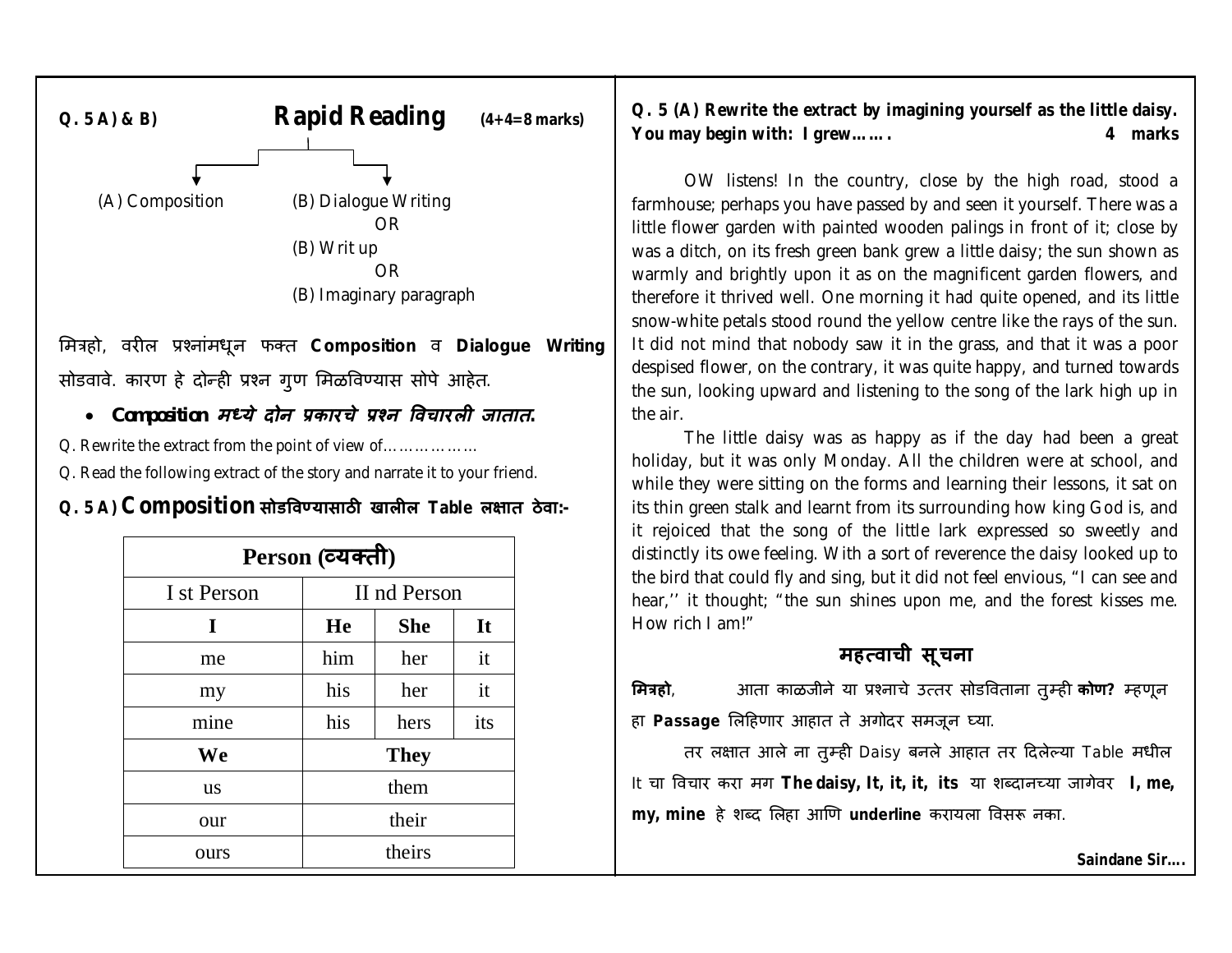#### **Answer:-**

**I** grew on the bank of ditch. The sun shown as warmly and brightly upon **me** as on the magnificent garden flowers, and therefore **I** thrived well. One morning **it** had quite opened, and **my** little snow-white petals stood round the yellow centre like the rays of the sun. **I** did not mind that nobody saw me in the grass, and that **I** was a poor despised flower, on the contrary, **I** was quite happy, and turned towards the sun, looking upward and listening to the song of the lark high up in the air.

**I** was happy. **I** sat on my thin green stalk and learnt from the sun and from its surroundings that God is very kind and **I** rejoiced that the song og the little lark expressed **my** own feelings so sweetly and distinctly. With a sort of reverence **I** looked up to the bird that could fly and sing, but **it** did not feel envious, "I can see and hear, the sun shines upon **me**, and the forest kisses **me**. **I am very rich.**

#### Q. 5(B) **Dialogue Writing: -** 4 marks

मित्रहो, या प्रश्नातील Dialogue Writing हि Passage मध्ये असलेला संवाद (Dialogue) हा एकू ण **4 Dialogue** मÚये ͧलहावे.

#### **Steps in Developing Conversation Skill:-**

1) Good morning, Hello, Hi, How do you do? Fine………such words are used for greetings.

2) Good bye, Bye – while taking leave

3) Somebody wants to speak to a person who is busy in work should be said 'Excuse me' and then speak

4) Use 'Thank you' for gratitude 'Sorry' for something improper.

5) Well, fine, very good, how nice! Splendid, OK, my God, good heavens.

For example:-

"I wish I could console the poor lark,'' thought the daisy. It could not move one of its leaves, but the fragrance of its delicate petals steamed forth, and was much stronger than such flowers usually have; the bird noticed it, although it was dying with thirst, and in its pain tore up the green blades of grass, but did not touch the flower.

The evening came, and nobody appeared to bring the poor bird a drop of water; it opened its beautiful wings, and fluttered about in its anguish; a faint and mournful "Tweet, tweet," was all it could utter, then it bent its little head towards the flower, and its heart broke for want and longing. The flower could not, as on the previous evening, fold up its petals and sleep; it dropped sorrowfully. The boys only came the next morning; when they saw the dead bird, they began to cry bitterly, dug a nice grave for it, and adorned it with flowers. The bird's body was placed in a pretty red box; they wished to bury it with royal honors. While it was alive and sang they forgot it, and let it suffer want in the cage; now, they carried over it and covered it with flowers. The piece of turf, with the little daisy in it, was thrown out on the dusty highway. Nobody thought of the flower which had felt so much for the bird and had so greatly desired to comfort it.

#### **Based on the extract, write a dialogue of about 8-10 sentences between the two boys after they see the dead bird.**

| <b>Ist boy</b>  | : Alas! This pretty lark is dead.                                |
|-----------------|------------------------------------------------------------------|
| <b>IInd boy</b> | : Do you think it is because we put it in a cage?                |
| Ist boy         | : Yes, I think so. Also, there was not even a drop of water      |
|                 | in its bowl. How could we have been so careless?                 |
| <b>IInd boy</b> | : Yes, we were indeed careless. What can we do now?              |
| <b>Ist boy</b>  | : We will give it a nice burial.                                 |
| <b>IInd boy</b> | : We will keep flowers around the grave.                         |
| Ist boy         | : Shall we get another bird for the cage?                        |
| <b>IInd boy</b> | : No, I don't think so. I think it is wrong to cage birds.       |
| Ist boy         | : What about this piece of turf? There was a pretty little       |
|                 | flower on it. But that too is now dead.                          |
| <b>IInd boy</b> | : Oh, we have indeed been very wicked and cruel.<br>Saindane Sir |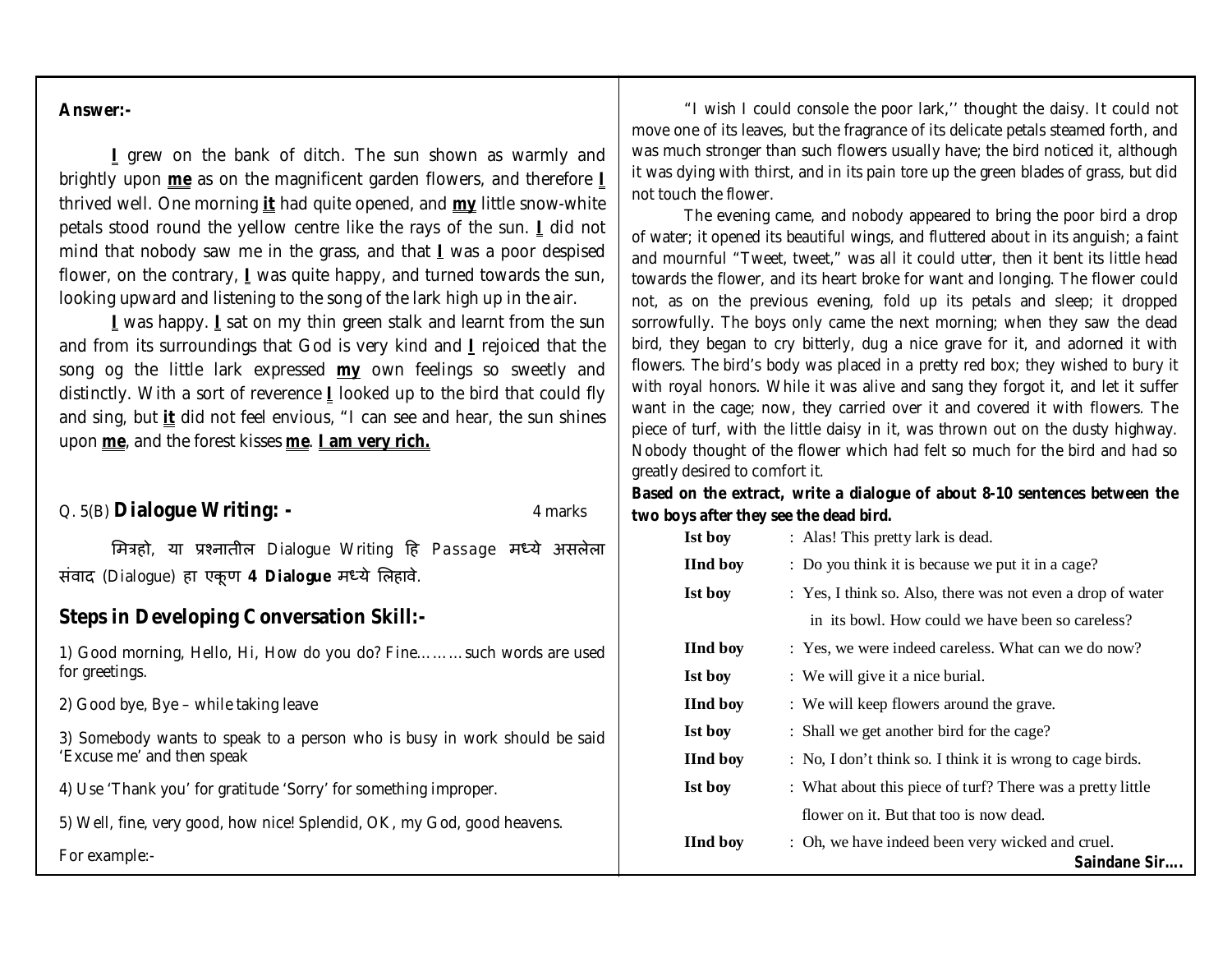Q. 6 C) **Information Transfer OR View-counter view** 4 marks

**Q. 6 C) Read the following table and prepares a paragraph about Importance of Vitamins. 4 marks**

## **Information Transfer**

## **Non-verbal to Verbal**

**मित्रहो**, या प्रश्नात Table, Graph, Chart, Pie chart etc. मध्ये माहिती आलेलȣ असते. ×या माǑहतीचा **एक ͩकं वा दोन 120 शÞदात Short Paragraph** बनवा व ×याला एक **Title** ɮया.

यासाठी तुम्ही खालील वाक्य रचनेचा पाठांतर करा. म्हणजे तुम्हाला **Passage Writing** करता येईल.

## **Sentence Structure:-**

**C) 1)**

- **Tense चे 12 सूğ पाठांतर करा व ×याच बरोबर खालȣल सूğे पण:-**
- **1. Subject + am/is/are + Noun/Adjective**
- **2. Subject + was/were + Noun/Adjective**
- **3. Subject + has/have/had + Noun**
- **4. This/That/These/Those + is/are + Noun**

**For example:-**

| <b>Vitamins</b> | <b>Sources</b>                               | <b>Role in Health</b>                                      | <b>Symptoms of Deficiency</b>        |
|-----------------|----------------------------------------------|------------------------------------------------------------|--------------------------------------|
| A               | Butter, cheese,<br>green leafy<br>vegetables | Essential for growth of<br>cells, development of<br>vision | Poor vision, respiration<br>disorder |
| B               | Fruits and                                   | Essential for healthy gums,                                | Fatigue, joint ache,                 |
|                 | Vegetables                                   | teeth, bones                                               | anemia                               |
|                 | Fish-liver oil.                              | Need to absorb calcium                                     | Muscle weakness and                  |
|                 | egg                                          | and phosphorus                                             | tenseness                            |

## Answer: - **Importance of Vitamins**

Vitamins are very essential for the growth and development of body. There is a large variety of vitamins. Among these vitamin A, B and C are very important. The important sources of Vitamins A are butter, cheese, green leafy vegetables etc. Vitamin A is very essential for growth of cells and development of vision.

Deficiency of vitamin A causes poor vision and respiration disorder. We get vitamin B from fruits and vegetables. It is essential for healthy gums, teeth and bones. Deficiency of vitamin B causes fatigue, joint ache and anemia. The sources of Vitamin C are fish-liver oil and eggs. It is needed for absorbing calcium and phosphorus. It deficiency causes muscle weakness and tenseness.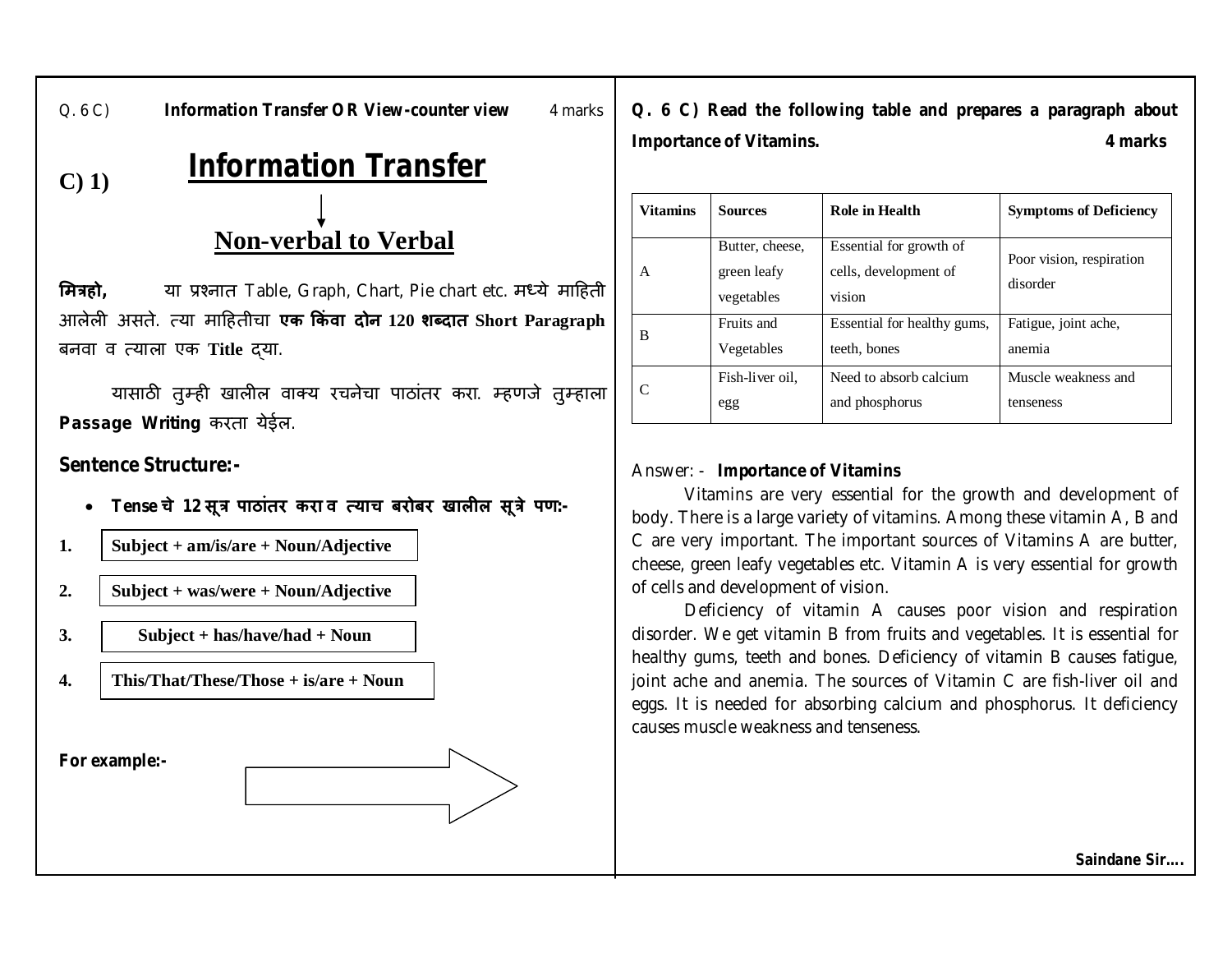## **Appeal Writing**

**Q. 6 b मÚये Preparing Appeals for funds, blood donation, eye donation**  participating in rally etc. असा हा प्रश्न आहे. यासाठी खालील घटकांची तयारी **अपेͯ¢त आहे.**

**A) Hand-out for Rally, Preparing Hand-out for Campaigns like-**

a) Cleanliness Campaign

b) Literacy Campaign

c) Primary Health Care Campaign

d) Elementary Education Campaign

**B) Preparing social awareness ads. Like Save Environment, Eyedonation, Guthka ban etc.**

**ͧमğहो, कोण×याहȣ Rally चे Hand-out तयार करताना खालȣल बाबी ल¢ात ठेवा.**

- **1. मोठȤ चौकट तयार करावी.**
- **2. सुǽवातीला कॅ ͪपटल लेटस[मÚये आकष[क Title ɮयावे.**
- **3. Rally Íया आयोजनाची माǑहती व हेतू सांगावा.**
- **4. Rally ची वेळ, Ǒदवस, èथळ, नेतृ ×व करणाâयाचे नाव ɮयावे.**
- **5. शेवटȣ सवा[ना सहभागी होÖयाचे आवाहन करावे.**
- **6. शेवटȣ Centre ला एक घोषवाÈय ͧलहावे.**
- **7. उजåया कोपâयात खालȣ Rally आयोजन क×या[चे नाव ͧलहावे.**



**Q. 6 b) Your college has arranged a rally against 'Guthka'. Prepare a hand-out appealing people to join it with help of following points:-**

- Use slogans / Title
- Make a persuasive appeal
- Time of the Rally
- Famous personality to lead the rally
- Add your own ideas

## **GUTHKA – AN ANIVITATION TO CANCER**

### **Friends,**

Our college has arranged a grand rally against 'Guthka'. The purpose is to create social awareness against Guthka. All sensible citizens and college students are requested to join the rally.

| Venue      | : Shivaji Chowk to Gandhi Maidan                                     |
|------------|----------------------------------------------------------------------|
| Date & Day | : Monday, 2 October                                                  |
|            | <b>Leading Personality:</b> Anna Hazare (a well known social worker) |
| Time       | $: 10$ am to 1 pm                                                    |

### **Friends,**

Hundreds of youngsters are suffering from mouth cancer, throat cancer due to Guthka. So let us joint to keep them away from the bad habits. **COME ONE, COME ALL**

## **SAVE YOUTH'S – SAVE NATIONS**

**Pankaj Arts and Science Junior College, Chopda Dist. Jalgaon**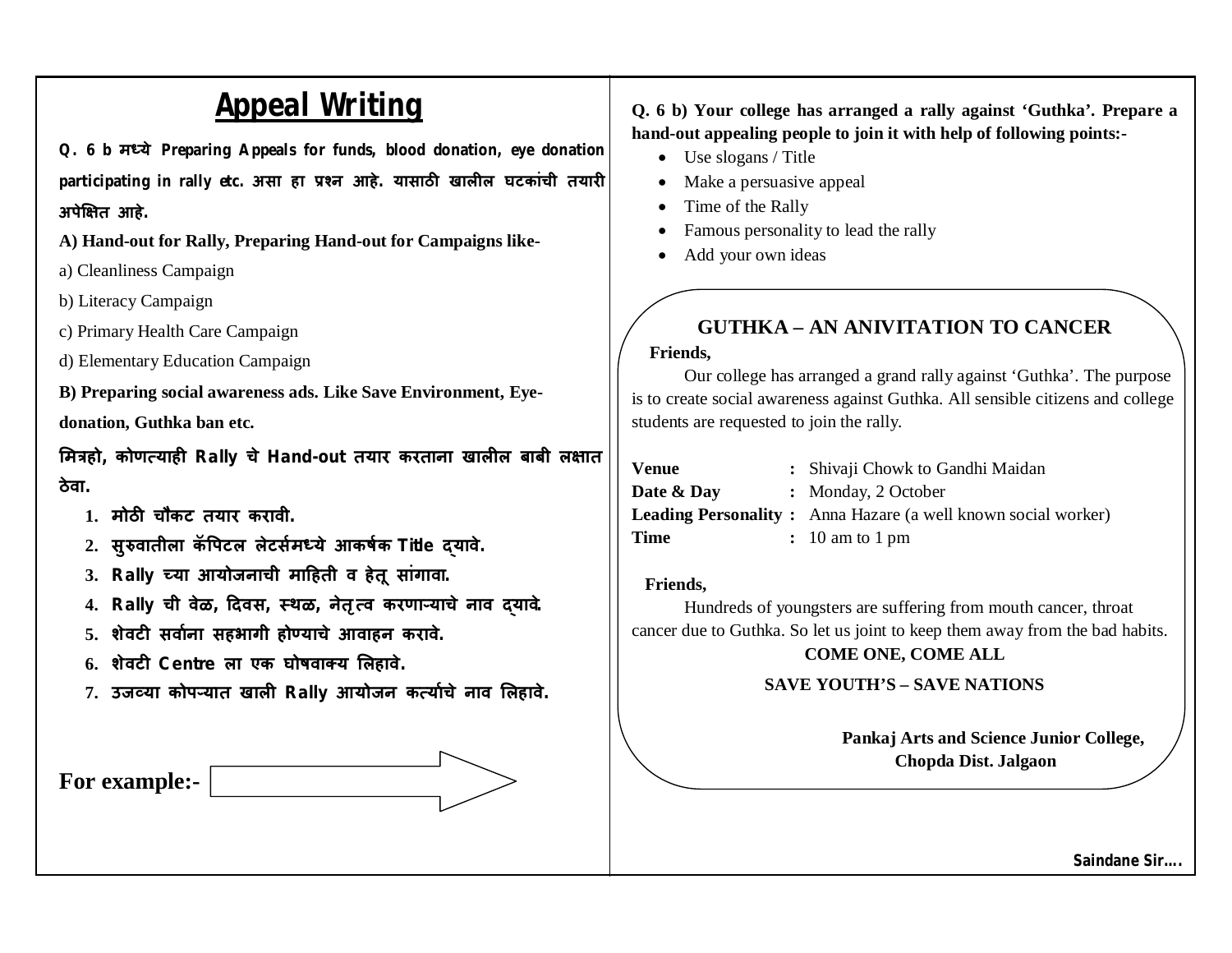**Q. 6 b)** 

## **Report Writing**

**मित्रहो**, Report Writing मध्ये एखादा कार्यक्रम किंवा घटना याचा सविस्तर वृतांत लिहा असे सांगितले असते त्यासाठी खालील बाबी लक्षात ठेवा:-

- 1. **Report** मुद्देसुदपणे व स्पष्टपणे मांडलेला असावा.
- 2. वृत्त घडलेल्या ठिकाणाचे नाव व वेळ व दिनांक लिहिलेले असावे.
- 3. वृत्त लेखनाची मांडणी व Title आकर्षक असावे.
- 4. Report थोडक्यात व अचूक असावा.
- 5. घडलेल्या घटने विषयी काय? केव्हा? कोठे? कोण? कशासाठी? इ. महत्वाच्या प्रसंगाची माहिती सुरुवातीला दिलेली असावी.

**महत्वाचे**:- आता पर्यंत, Independence Day, Republic Day, Cultural Gathering इ. वर खास Report Writing विचारली गेली आहे. म्हणून या Topics वर जास्त लक्ष ठेवा.

#### **For Example:-**

Q. Write a report about the celebration of the **Republic Day** in your Junior College.

### Answer: - **Republic Day Celebration Report Chopda, 27th January.**

Republic day of India is celebrated Pankaj College at Chopda with joy and enthusiasm in the presence of the chief guests, teachers, students and local citizens. Our N.C.C. unit planned and organized the Republic Day Celebrations. Dr. S. P. Borole, a chairman of college, was our chief guest.

Our chairman hoisted the tri-color flag which was followed by the singing of the 'Jana-Gana-Mana'. The N.C.C. parade and demonstrations were remarkable features of the celebration. Our chief guest felicitated the players who played in the Cricket team and gave message to all present to maintain unity and peace and work hard.

After that interclass competitions were arranged. For all of us this day

is a great national festival. We went home satisfied, happy and empowered with the message of the chief guest.

Q. Prepare a report on the function of **'Annual social/cultural gathering'** of your college.

## Answer: - **Annual Social/Cultural Gathering Chopda, 25th December.**

Annual gathering was celebrated on 24<sup>th</sup> of December in our college. The famous actor Ajay Devgan and Mayor of the city were chief guests. The principal, vice principal and representatives welcomed the guests and felicitated them.

Our principal delivered an introductory speech and presented the report of overall performance of the college. Then the chief guest distributed the prizes, awards, certificates, trophies and medals to the winners in the all sports, debates and other competitions. After speech variety entertainment program by college students was arranged. This program helped to realize how rich and varied India culture and life is.

After that interclass competitions were arranged. For all of us this day is a great national festival. We went home satisfied, happy and empowered with the message of the chief guest. The vote of thanks was offered by the student representative, the general secretary of the college.

**ͧमğहो, समजा Independence Day वर Report Writing आलȣ तर Republic Day चा Report ͧलहा व Republic Day Íया जागेवर Independence Day ͧलहा.**



*From* **– Saindane sir……**